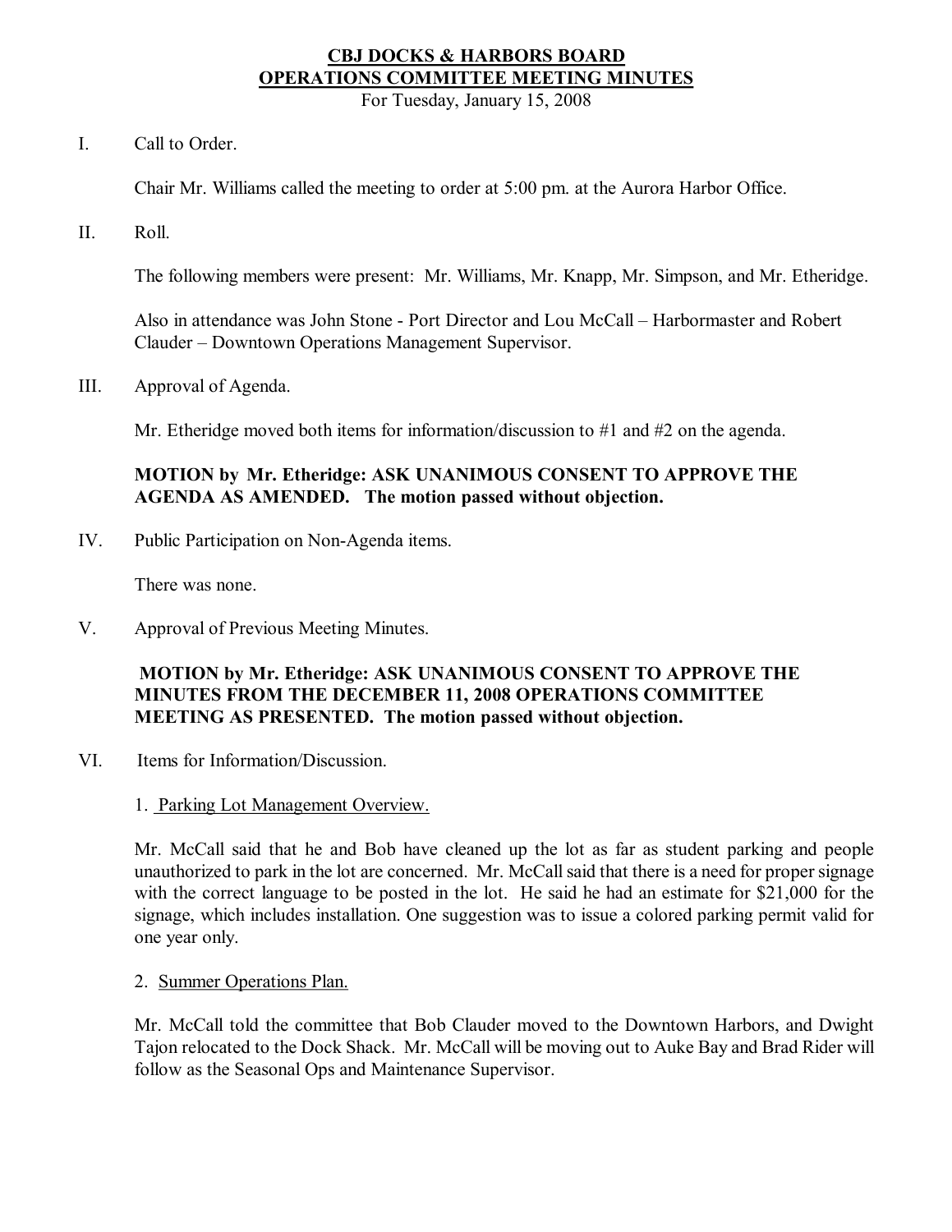### **Docks and Harbors Operations Committee Meeting** January 15, 2008 Page 2

### VII. Items for Action.

#### 1. Draft Fishing Regulations.

Mr. Stone presented the committee with the revised version of the fishing regulations for Wayside Park. Mr. Stone said that he included a special rule for Wayside Park, which prohibits fishing from Wayside Park Transfer Bridge and float unless you are a physically impaired person unable to access the beach.

The committee discussed the issue.

### **MOTION by MR. KNAPP: TO ALLOW FISHING FROM THE FLOAT ONLY AND PROHIBIT THE PRACTICE KNOWN AS SNAGGING OFF THE FLOAT AND/OR THE RAMP. Mr. Simpson seconded the motion. The motion passed with no objection.**

### **Mr. Etheridge amended the motion to include section C of the draft regulations.**

#### **The motion passed unanimously.**

#### 2. Waterfront Sales Issues.

Mr. Stone said that out of town sales at vendor booths and a single person controlling more than one booth were the issues being addressed at this meeting. Mr. Stone's recommendation is to defer this until the end of the summer so that activity can be observed and discussed at that time.

Cheryl Pitts – 8500 Evergreen Park Road, Juneau

Cheryl Pitts with Orca tours attended the meeting to address the changes to the waterfront dock sales. She believes that Juneau dock sales should be for Juneau tours. She gave the committee a letter concerning the issue which included some suggestions as follows:

- 1. Brokers are required to be licensed.
- 2. Continuing with dock rotation.
- 3. Tour sales are required to be licensed tours.
- 4. Brokers do not own a tour.
- 5. Vendors sell their own product but may be also represented by brokers.
- 6. Juneau waterfront dock sales are restricted to same day, same port sales.
- 7. Make additional booths available for bid.

8. Docks & Harbors has currently built in some relief by removing the requirement that a vendor must own a booth or be sold on board ship. CBJ budget will receive funding from selling additional occasional and seasonal dock use permits.

9. When a vendor or broker consistently violates the intended use of the permitted area, enforce the reprimands in place.